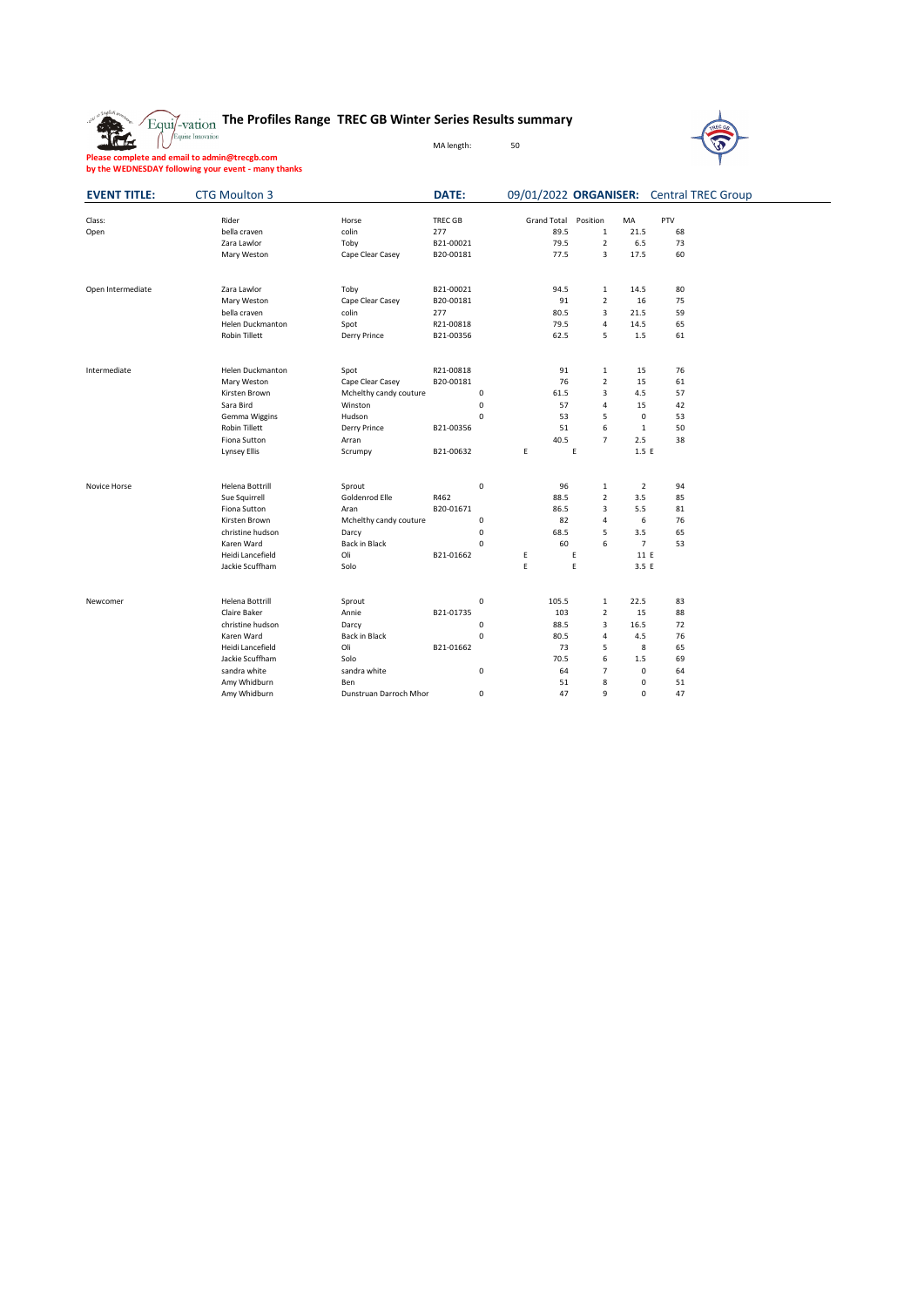| <sub>so</sub> English <sub>tron</sub> | The Profiles Range TREC GB Winter Series Class summary<br>Equi/-vation |                               |                                                        |                                               |                                                                         |                 |                                                 |  |              |        | TREC ( |                    |              |          |
|---------------------------------------|------------------------------------------------------------------------|-------------------------------|--------------------------------------------------------|-----------------------------------------------|-------------------------------------------------------------------------|-----------------|-------------------------------------------------|--|--------------|--------|--------|--------------------|--------------|----------|
| <b>Carlier</b>                        | Equine Innovation                                                      |                               |                                                        |                                               |                                                                         |                 |                                                 |  |              |        |        |                    |              |          |
| <b>EVENT TITLE:</b>                   | <b>CTG Moulton 3</b>                                                   |                               | <b>DATE:</b>                                           |                                               | 09/01/2022 ORGANISER:                                                   |                 | <b>Central TREC Group</b>                       |  |              |        |        |                    |              |          |
| <b>Class:</b>                         | <b>Open</b>                                                            |                               |                                                        |                                               |                                                                         |                 |                                                 |  |              |        |        |                    |              |          |
|                                       |                                                                        |                               |                                                        |                                               |                                                                         |                 |                                                 |  |              |        |        |                    |              |          |
|                                       |                                                                        | <b>HORSE (very important)</b> | S. Ridden Low Branches<br><b>R.Riden Path Crossine</b> | <b>A.Ridden February P.R.</b><br>S.Ridden Ump | <b>&amp;Ridden Rein back</b><br><b>6.Ridden Corridor</b><br>Inidenstend | 9. Ridden Weave | Ridden Turnabour Box<br>Deductions for circline |  |              |        |        |                    |              |          |
|                                       |                                                                        |                               |                                                        |                                               |                                                                         |                 |                                                 |  | PTV          |        |        | <b>MA</b>          | <b>GRAND</b> |          |
| <b>RIDER</b>                          | TREC GB NO                                                             |                               |                                                        |                                               |                                                                         |                 |                                                 |  | <b>TOTAL</b> | CANTER | WALK   | <b>TOTAL TOTAL</b> |              | $\delta$ |
| bella craven                          | 277                                                                    | colin                         |                                                        |                                               |                                                                         | 10              | 10 <sup>1</sup><br>10                           |  | 68           | 15     | 6.5    | 21.5               | 89.5         |          |
| Zara Lawlor                           | B21-00021                                                              | Toby                          |                                                        | 10                                            | 10                                                                      | 10              |                                                 |  |              |        | 6.5    | 6.5                | 79.5         |          |
| Mary Weston                           | B20-00181                                                              | Cape Clear Casey              |                                                        |                                               |                                                                         | 10              | 10 <sup>1</sup><br>10                           |  | 60           | 15     | 2.5    | 17.5               | 77.5         |          |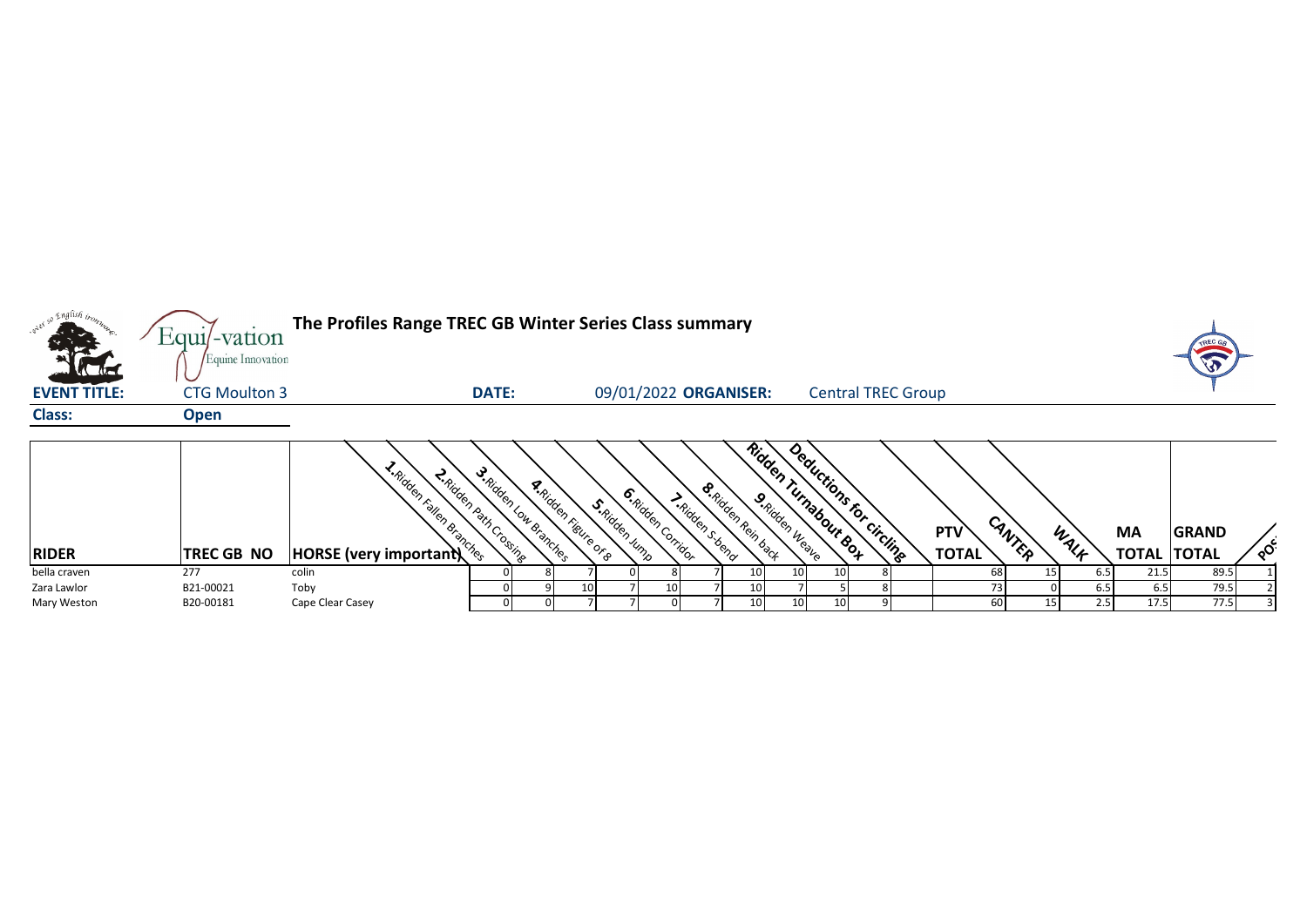| wi <sup>ed 50</sup> English tront.<br><b>All died</b> | The Profiles Range TREC GB Winter Series Class summary<br>$Equi$ -vation<br>Equine Innovation |                                                     |                                                     |                                                           |                                                             |                  |                           |                            |        |      |                                 | TREC G<br>J  |          |
|-------------------------------------------------------|-----------------------------------------------------------------------------------------------|-----------------------------------------------------|-----------------------------------------------------|-----------------------------------------------------------|-------------------------------------------------------------|------------------|---------------------------|----------------------------|--------|------|---------------------------------|--------------|----------|
| <b>EVENT TITLE:</b>                                   | <b>CTG Moulton 3</b>                                                                          |                                                     | <b>DATE:</b>                                        |                                                           | 09/01/2022 ORGANISER:                                       |                  | <b>Central TREC Group</b> |                            |        |      |                                 |              |          |
| <b>Class:</b>                                         | <b>Open Intermediate</b>                                                                      |                                                     |                                                     |                                                           |                                                             |                  |                           |                            |        |      |                                 |              |          |
| <b>RIDER</b>                                          | <b>TREC GB NO</b>                                                                             | I. Ridden Water<br><b>HORSE</b> (very<br>important) | S. Ridden Turnabour bot<br><b>R</b> Ridden Corridor | S. Ridden Fallen branches<br><b>A.Ridden Low branches</b> | 6. Ridden Weave<br><b>S.Ridden Steend</b><br>IMbunt Offisde | 9 Ridden & ridee | Deductions for circlings  | <b>PTV</b><br><b>TOTAL</b> | CANTER | WALF | <b>MA</b><br><b>TOTAL TOTAL</b> | <b>GRAND</b> | $\delta$ |
| Zara Lawlor                                           | B21-00021                                                                                     | Toby                                                | 10<br>10                                            |                                                           | 10                                                          |                  |                           | 80                         | 8.5    |      | 14.5                            | 94.5         |          |
| Mary Weston                                           | B20-00181                                                                                     | Cape Clear Casey                                    | 10<br>10                                            | 10                                                        | 10                                                          |                  |                           | 75                         | 15     |      | 16                              | 91           |          |
| bella craven                                          | 277                                                                                           | colin                                               | 10                                                  | 10                                                        | 10                                                          |                  |                           | 59                         | 15     | 6.5  | 21.5                            | 80.5         |          |
| Helen Duckmanton                                      | R21-00818                                                                                     | Spot                                                | 10                                                  |                                                           |                                                             |                  |                           | 65                         | 14.5   |      | 14.5                            | 79.5         |          |
| Robin Tillett                                         | B21-00356                                                                                     | Derry Prince                                        |                                                     |                                                           |                                                             |                  |                           | 61                         |        | 1.5  | 1.5                             | 62.5         |          |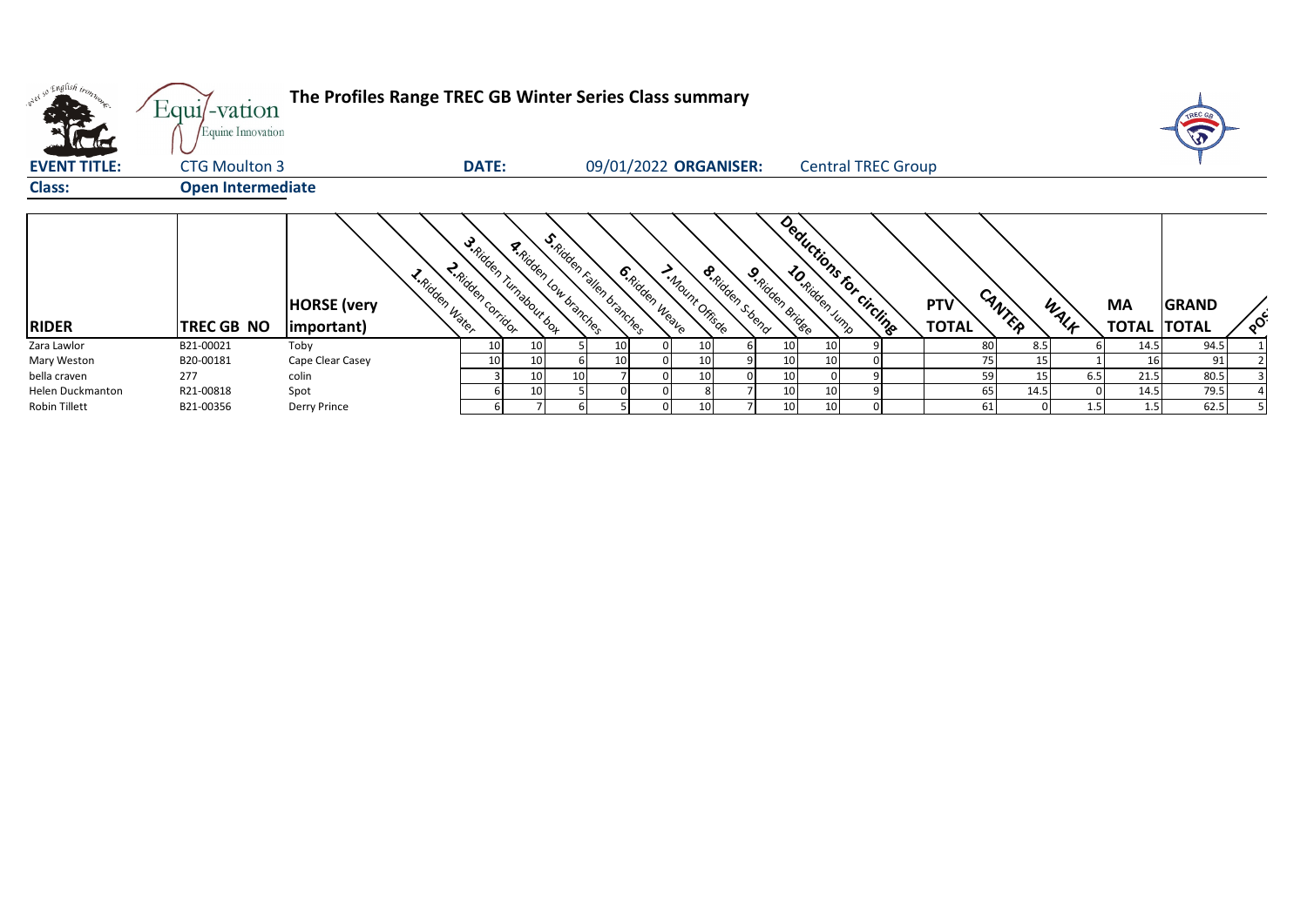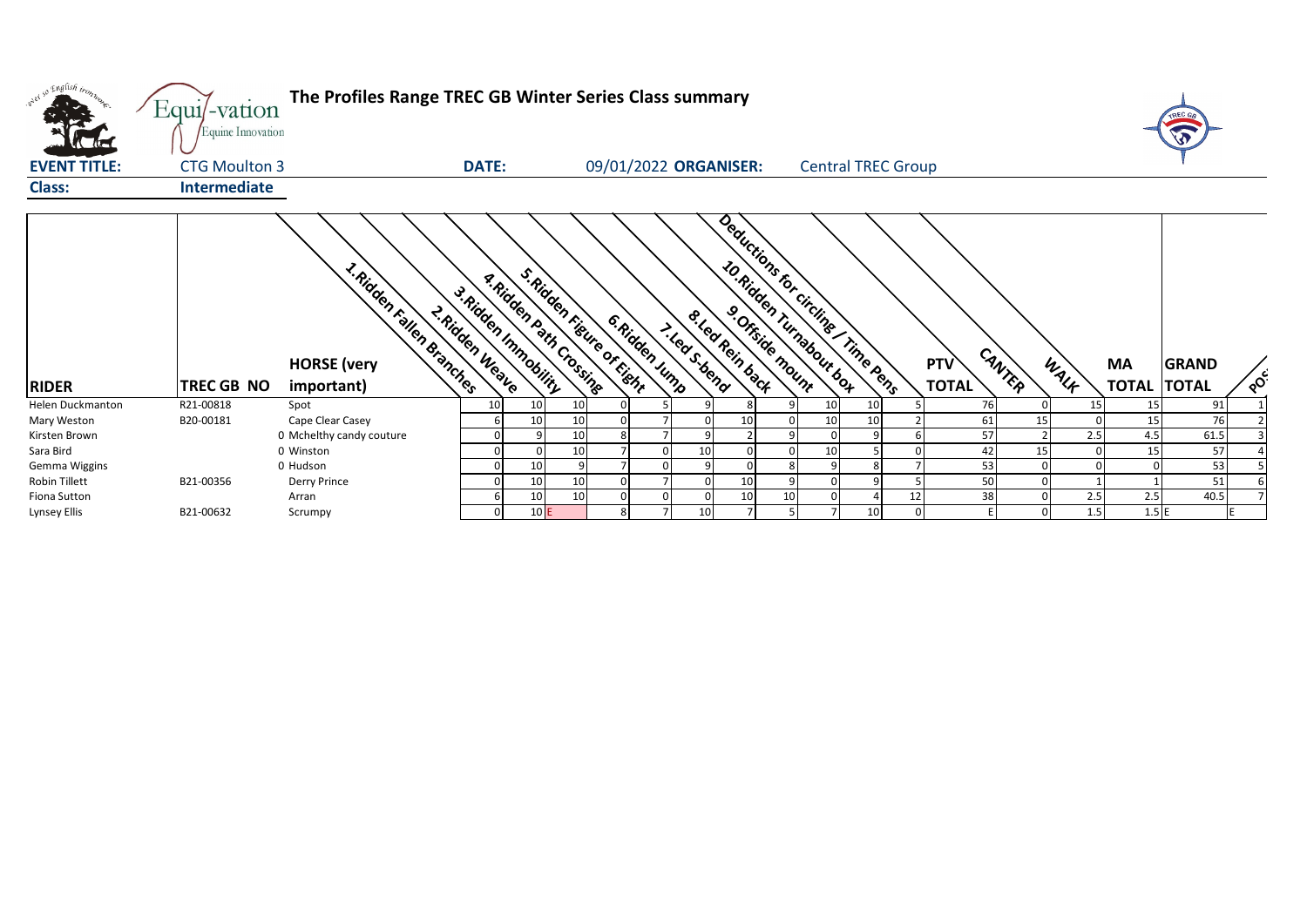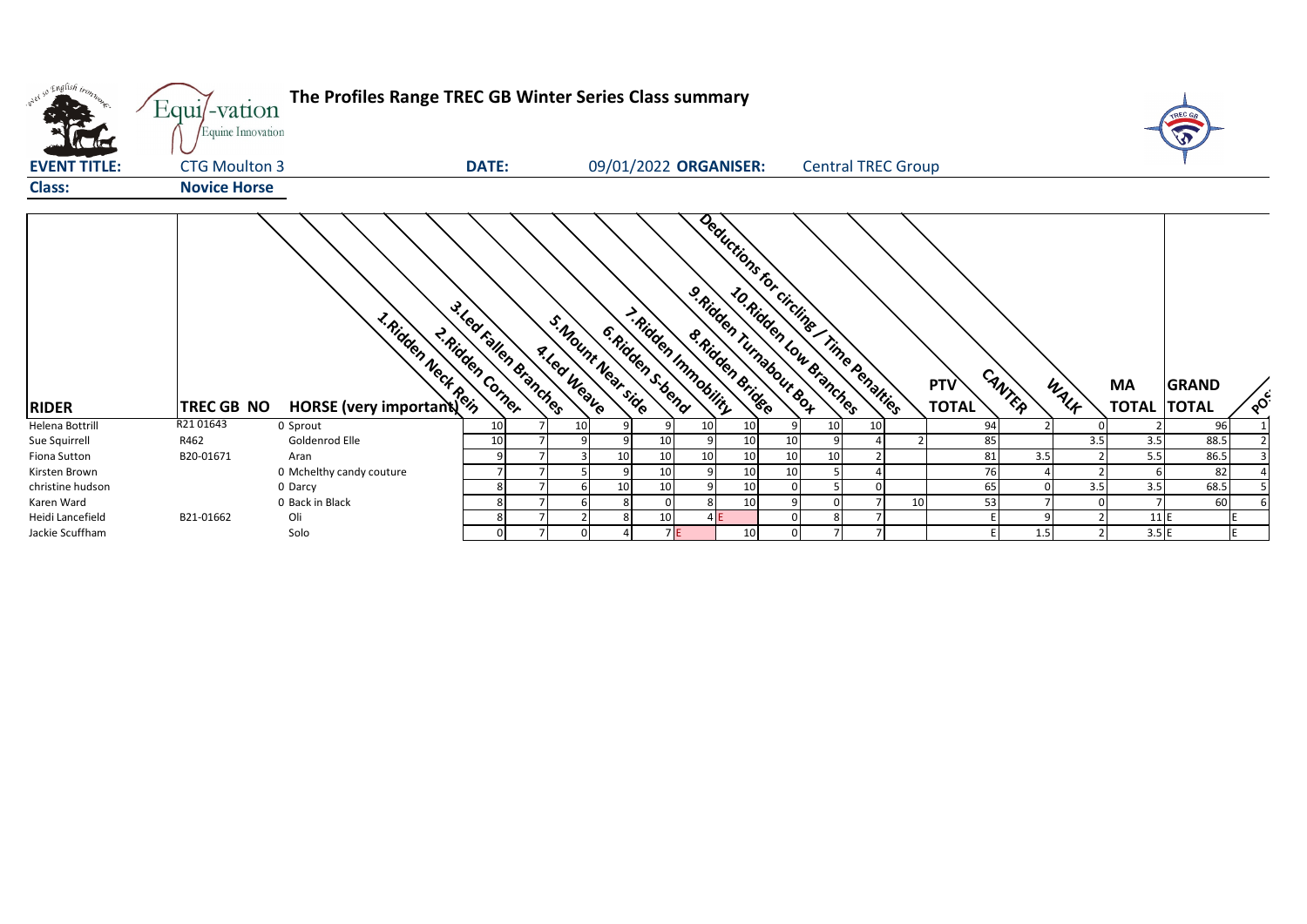| what so English trong | Equi/-vation<br>Equine Innovation                                 | The Profiles Range TREC GB Winter Series Class summary<br>$\sqrt{3}$                                                                                                                                                                                                       |                                               |
|-----------------------|-------------------------------------------------------------------|----------------------------------------------------------------------------------------------------------------------------------------------------------------------------------------------------------------------------------------------------------------------------|-----------------------------------------------|
| <b>EVENT TITLE:</b>   | <b>CTG Moulton 3</b>                                              | 09/01/2022 ORGANISER:<br><b>DATE:</b><br><b>Central TREC Group</b>                                                                                                                                                                                                         |                                               |
| <b>Class:</b>         | <b>Newcomer</b>                                                   |                                                                                                                                                                                                                                                                            |                                               |
| <b>RIDER</b>          | 1. Ridden Fallen Branches<br>HORSE (very important)<br>TREC GB NO | <b>s.Ridden Tunabout Box</b><br>9. Ridden Low Branches<br>Deductions for circline<br>1. Ridden Immobility<br>a Ridden Ned rein<br>s. Ridden Corridor<br>6. Ridden s beno<br>2-Ridden Weave<br>3. Ridden ump<br>CANTER<br>PTV<br>MA<br>WALK<br><b>TOTAL</b><br><b>TOTAL</b> | <b>GRAND</b><br>$\circ^\circ$<br><b>TOTAL</b> |
| Helena Bottrill       | R2101643<br>0 Sprout                                              | 10<br>10<br>83<br>15<br>22.5<br>10 <sup>1</sup><br>10 <sup>1</sup><br>7.5                                                                                                                                                                                                  | 105.5                                         |
| <b>Claire Baker</b>   | B21-01735<br>Annie                                                | 88<br>15<br>10 <sup>1</sup><br>10<br>15                                                                                                                                                                                                                                    | 103                                           |
| christine hudson      | 0 Darcy                                                           | 72<br>15<br>10 <sup>1</sup><br>10<br>1.5<br>16.5<br>10<br>10                                                                                                                                                                                                               | 88.5                                          |
| Karen Ward            | 0 Back in Black                                                   | 76<br>10 <sup>1</sup><br>10 <sup>1</sup><br>10<br>10 <sup>1</sup><br>4.5<br>4.5                                                                                                                                                                                            | 80.5                                          |
| Heidi Lancefield      | Oli<br>B21-01662                                                  | 10<br>65<br>10 <sup>1</sup><br>10                                                                                                                                                                                                                                          | 73                                            |
| Jackie Scuffham       | Solo                                                              | 69<br>10<br>10<br>0.5<br>Q<br>1.5                                                                                                                                                                                                                                          | 70.5                                          |
| sandra white          | 0 sandra white                                                    | 64<br>10 <sup>1</sup><br>10                                                                                                                                                                                                                                                | 64                                            |
| Amy Whidburn          | Ben                                                               | 51                                                                                                                                                                                                                                                                         | 51                                            |
| Amy Whidburn          | 0 Dunstruan Darroch Mhor                                          | 47<br>10<br>$\Omega$<br>ર<br>$\Omega$<br>Q                                                                                                                                                                                                                                 | 47                                            |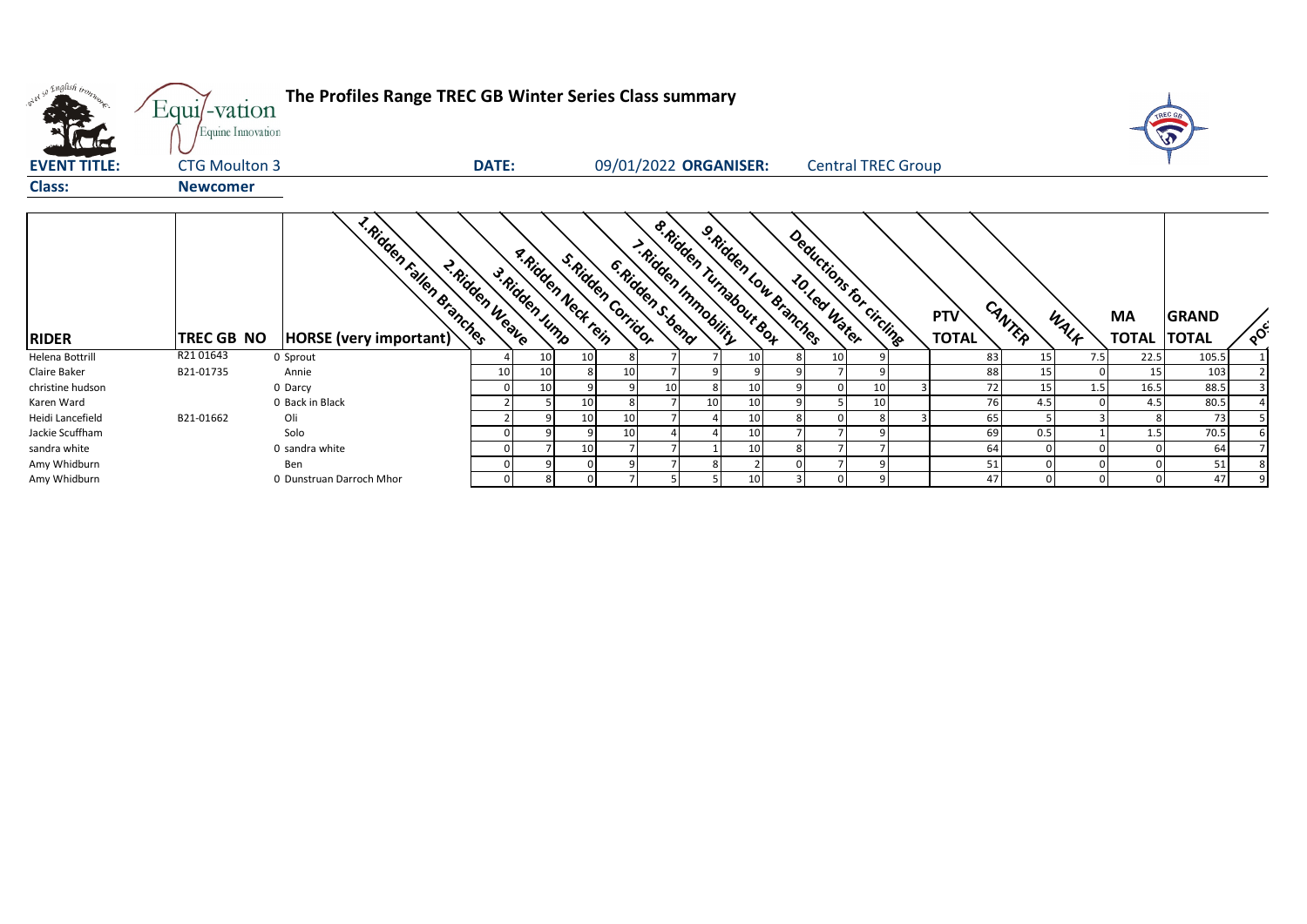![](_page_6_Figure_0.jpeg)